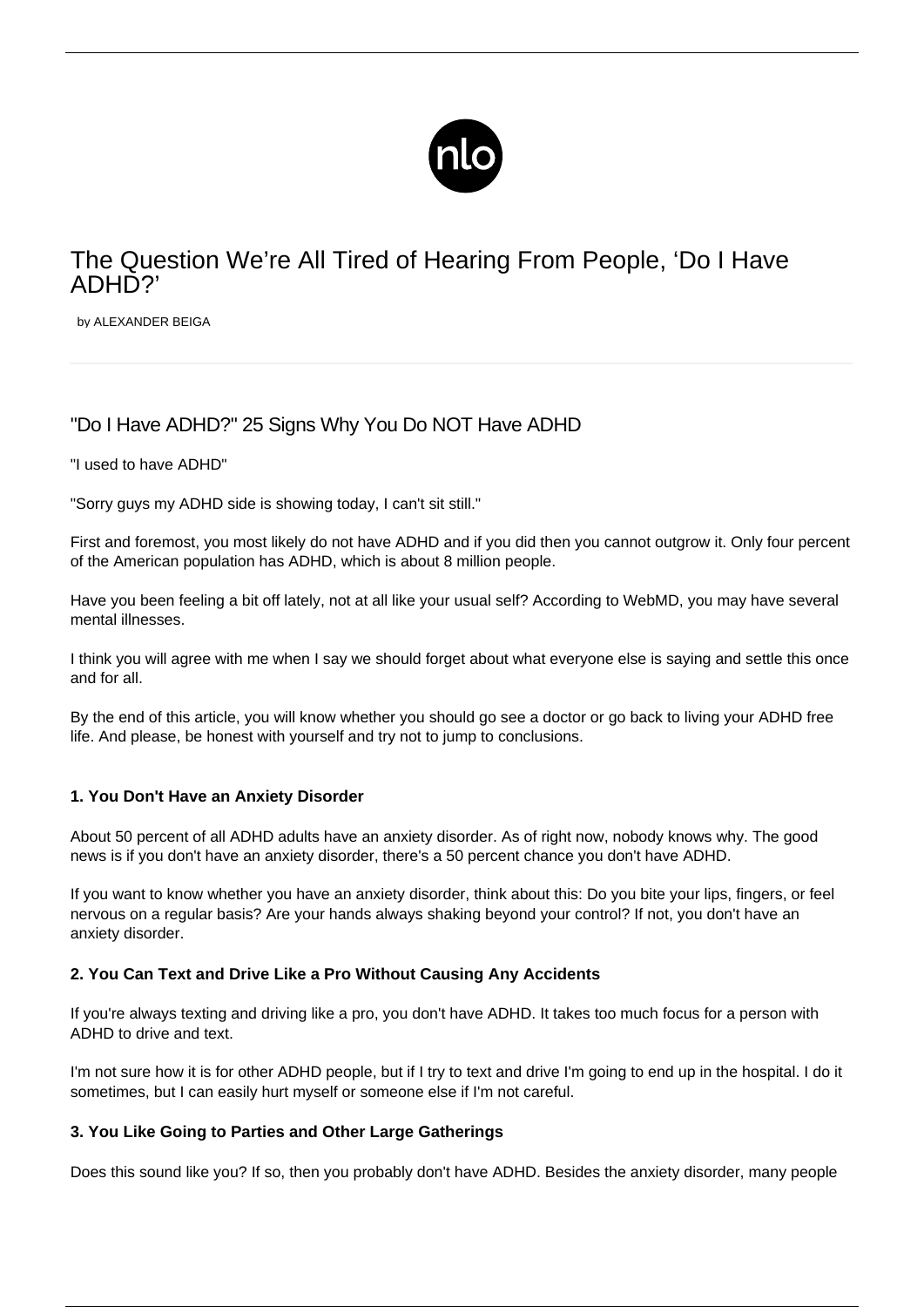with ADHD can't handle a large amount of noise.

Too much noise will overload someone with ADHD because they won't be able to process it all fast enough. So rest assured my dear party animal, you *probably* do not have ADHD!

#### **4. You Don't Hyperfocus During Activities You Enjoy**

While it is true anyone can hyperfocus, [people with ADHD do it all the time](/adhd-hyperfocus/). From what I remember, I've hyperfocused at least once today.

If you don't know what hyperfocus is, it's when you get so consumed by what you're doing you forget about everything else going on around you. You even forget feelings of hunger and fatigue.

Common things people like to [hyperfocus](/hyperfocus-adhd/) on include playing video games, watching a movie, or working on something. You can hyperfocus on anything you enjoy doing.

#### **5. You Never Get Lost**

Do you hate those days where you waste 10 minutes of your time because you accidentally missed your turn during rush hour traffic? Wait, you don't? Then you don't have ADHD.

Anytime I go somewhere new, I almost always get lost. Unless I use my trusty i-phone. That's why routine is so important when you have ADHD.

#### **6. You Don't Have a Routine**

Speaking of [routines,](/keeping-routine-adhd/) if you don't rely on one then you most likely don't have ADHD.

#### **7. You Don't Constantly Blurt out Things You Will Regret Later**

Today someone asked me what I think of when I see McDonald's. I blurted out, "fat people." Unfortunately, there were several larger people close by.

Impulsive remarks like that cause people with ADHD to alienate themselves from others. If that's not something you do regularly, then you should not worry about having ADHD.

#### **8. You Complete Basic Task Quickly (or Should I Say at Normal Speed?)**

When you have ADHD you tend to do the most routine task slower than others. I'm talking about things like showers and brushing your teeth.

Believe this or not, it takes me between five and ten minutes to brush my teeth.

My mind drifts off in the bathroom. I know I'm not the only one. If you are in and out of the bathroom in a jip, you don't have ADHD.

#### **9. You Can't Remember the Last Time You Lost Something**

Anyone with ADHD will be able to remember the last time they lost something because it probably happened either today or yesterday.

This is because people with ADHD will either be forgetful or [disorganized,](/adhd-organization/) sometimes both. Commonly misplaced items include car keys, phones, paperwork, and wallets.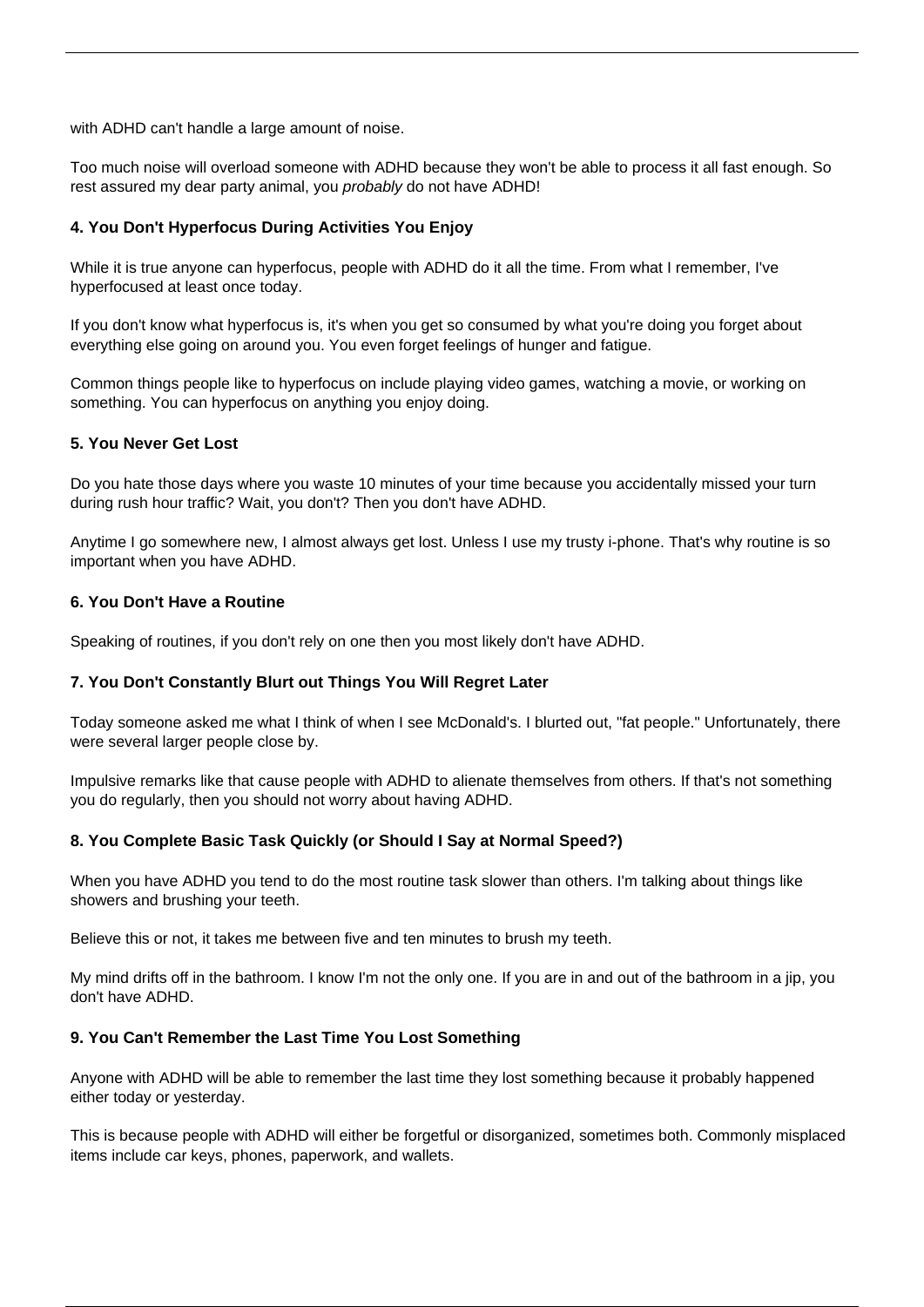# **10. Nobody in Your Family Has ADHD**

Thankfully ADHD is not something you can catch. It's entirely [hereditary](/is-adhd-hereditary/). If nobody in your family has ADHD, then it is impossible for you to have it.

If you are still worried, ask the older members of your family if you had any relatives who were noticeably impulsive or inattentive.

### **11. You Are Not Spontaneous**

You don't like taking risks or you prefer staying in the house or planning activities in advance. If this sounds like you, then you probably don't have ADHD.

People with ADHD love thrills. They love excitement. And they aren't willing to wait for it in most cases. Once upon a time, I saw a mountain in the distance, and I decided to climb it that same day.

Needless to say, I received a free helicopter ride a few hours later. But rest assured, it was worth it.

#### **12. You're Not Creative**

When is the last time you wrote, drew, or painted something?

People with ADHD create on a regular basis. Nobody knows why. Some say it's because people with ADHD aren't held back by the normal thinking processes. Or maybe it's the impulsiveness.

I've always liked creating things. Whether it was cooking or digging a hole, I was down for it. When I was eight, I wrote my first book.

#### **13. You Learned How to Tie Your Shoes at a Normal Age**

You remember when you learned to tie your shoes? Most children learn at the age of 5. For some, they can't get it until they turn six. Everyone gets it at some point.

But guess what? I have ADHD and I didn't learn how to tie my shoes until I was 10. When you have ADHD you learn how to do a lot of things later than non-ADHD people.

#### **14. You Hardly Got Into Any Trouble at School**

While you were in school you didn't get into that much trouble. At least, not more than the next person, right? Speaking of which, you may remember that one kid who was always in trouble.

Chances are that kid had ADHD, because kids with ADHD, especially boys, are prone to trouble. I spent most of my 6th-grade year in detention.

#### **15. You Don't Easily Forget Things**

People with [ADHD easily forget things](/adhd-and-memory/). Sometimes it is a little thing, like taking out the trash. Other times it is a doctor's appointment.

The only time someone with ADHD won't forget something is if they use a to-do list. Or if they may have someone who can remind them of what they need to do on a daily basis.

#### **16. You Are Never Distracted or Sidetracked**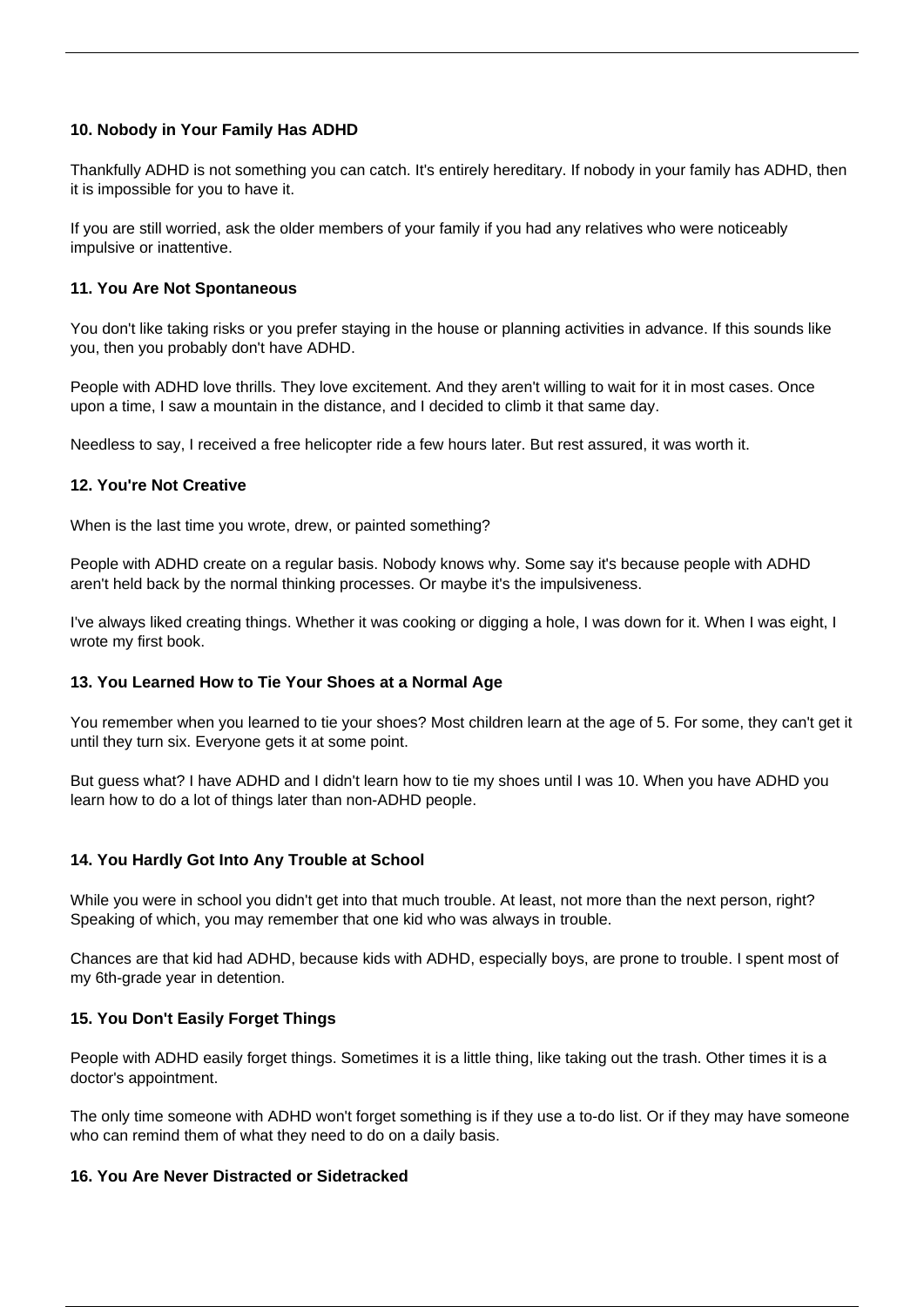Everybody gets distracted at some point. However, [ADHD makes it happen often](/adhd-distractions/). And with ADHD you won't just get distracted for a moment. You will get completely sidetracked.

If you don't find yourself getting sidetracked on a daily basis, whether it be at work or in your daily life, you don't have ADHD.

#### **17. You Don't Relish the Opportunity to Meet New People**

You prefer to keep the friends you have, you don't actively seek new friends, and you have the same friends you had a year ago.

But someone with ADHD? They are constantly seeking new friends because they enjoy meeting new people.

#### **18. You Will Not Be Bothered When Reading This List of ADHD Traits**

- Difficulty paying attention.
- Don't listen when spoken to directly.
- Almost never follow instructions correctly.
- Always lose stuff.
- Fidget a lot.
- You're a motor mouth.
- Have a bad habit of interrupting the conversations of others.

#### **19. People Know You for Getting Things Done Ahead of Time**

If you had ADHD, you would be famous for the opposite. Believe me when I say that, when you have ADHD, you are lucky to get stuff done on time. Most of us get stuff done late.

#### **20. You Don't Experience Random Fatigue**

Because people with ADHD use a lot of energy to pay attention, they often find themselves [fatigued](/adhd-fatigue/) without knowing why. (At least until they get diagnosed with ADHD)

Think about how much energy it takes for you to do a pushup. That's how much energy it takes someone with ADHD to pay attention when they don't want to.

#### **21. You Almost Never Get Depressed**

When is the last time you faced depression? When you have ADHD, you are [more likely to get depressed.](/adhd-and-depression/) Not to say people with ADHD can't live happy lives.

Depression is a common [symptom of ADHD](/symptoms-of-adhd/) because we are more sensitive to small things. It is hard for us to process emotions and deal with things like rejection. Our inability to be emotionally competent leads to depression.

#### **22. Your Day Starts When You Wake Up**

Let's say you and I both wake up at 7 a.m. By the time 8 a.m. comes around, your day will be in full swing. Meanwhile, mine is just starting.

It usually takes people with ADHD longer to start their day. It may be because their medicine has not kicked in yet, or maybe because their brain wakes up slower.

#### **23. You Usually Go to Bed on Time**